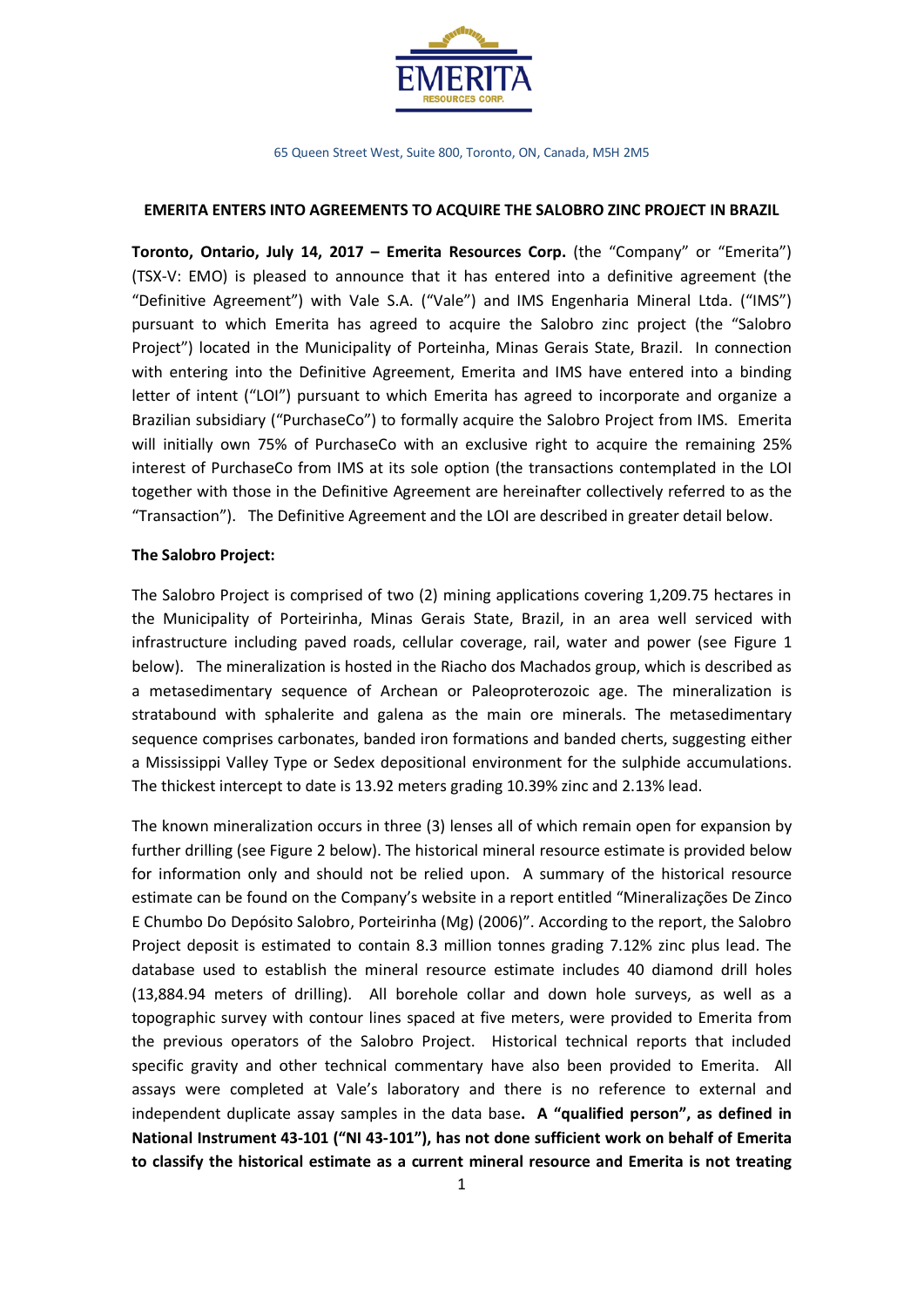

**the historical estimate as a current mineral resource or mineral reserve. Further work must be completed in order to demonstrate whether a reasonable expectation for commercial extraction exists. The mineral resource estimate is a historical estimate and should not be relied upon.** Emerita has engaged an independent technical consultant to complete a NI 43- 101 technical report on the Salobro Project and the technical report will be filed on SEDAR.

# **The Definitive Agreement**:

Pursuant to the Definitive Agreement, Emerita agrees to pay USD\$6.5 million in cash to Vale. The cash payments will be made by Emerita over seven (7) years on the following schedule:

- US\$350,000 within 30 days from the date that the request for assignment of the mining rights which comprise the Salobro Project (the "Mining Rights") to PurchaseCo is filed by IMS or Emerita with the DNPM, Brazil's national mining agency and subsequent to Vale its pending claims against IMS (see below);
- US\$1,650,000 on or before the first anniversary of the Definitive Agreement;
- US\$1,500,000 on or before the third anniversary of the Definitive Agreement; and
- US\$3,000,000 on or before the seventh anniversary of the Definitive Agreement (collectively, the "Consideration").

The rights to the Salobro Project are currently subject to litigation between Vale and IMS. In connection with this Transaction, Vale will withdraw its claims pending against IMS in the Civil Court of Belo Horizonte in respect of the amounts Vale claims are owing to it in relation to IMS's previous acquisition of the Salobro Project. Such claims currently are registered as encumbrances on the Mining Rights (the "Encumbrances"). Emerita will pay Vale's legal fees and court costs in connection with withdrawing such claims. Vale's legal fees are R\$750,000 (approximately CAD\$300,000) and its court costs are estimated to be R\$10,000 (approximately USD\$245,000 or CAD\$315,000 in total).

PurchaseCo shall hold the Salobro Project in trust for Vale until the Consideration has been fully paid by Emerita. If Emerita fails to pay any instalment of the Consideration to Vale and Emerita does not remedy this breach within 30 days, Vale may request that the Salobro Project be returned by PurchaseCo or IMS, as applicable, to Vale and Vale shall retain any portion of the Consideration it has received up until such time. Vale shall not refund any of the legal fees and court costs paid by Emerita in connection with this Transaction.

The Transaction remains subject to certain customary closing conditions, including (i) the lifting of the Encumbrances; and (ii) the approval of the Transaction by the TSX Venture Exchange.

Pursuant to the Definitive Agreement, the conditions described in (i) and (ii) are required to be satisfied within three (3) months from the execution of the Definitive Agreement. If these conditions are not satisfied within this timeframe, Vale and Emerita may agree to extend the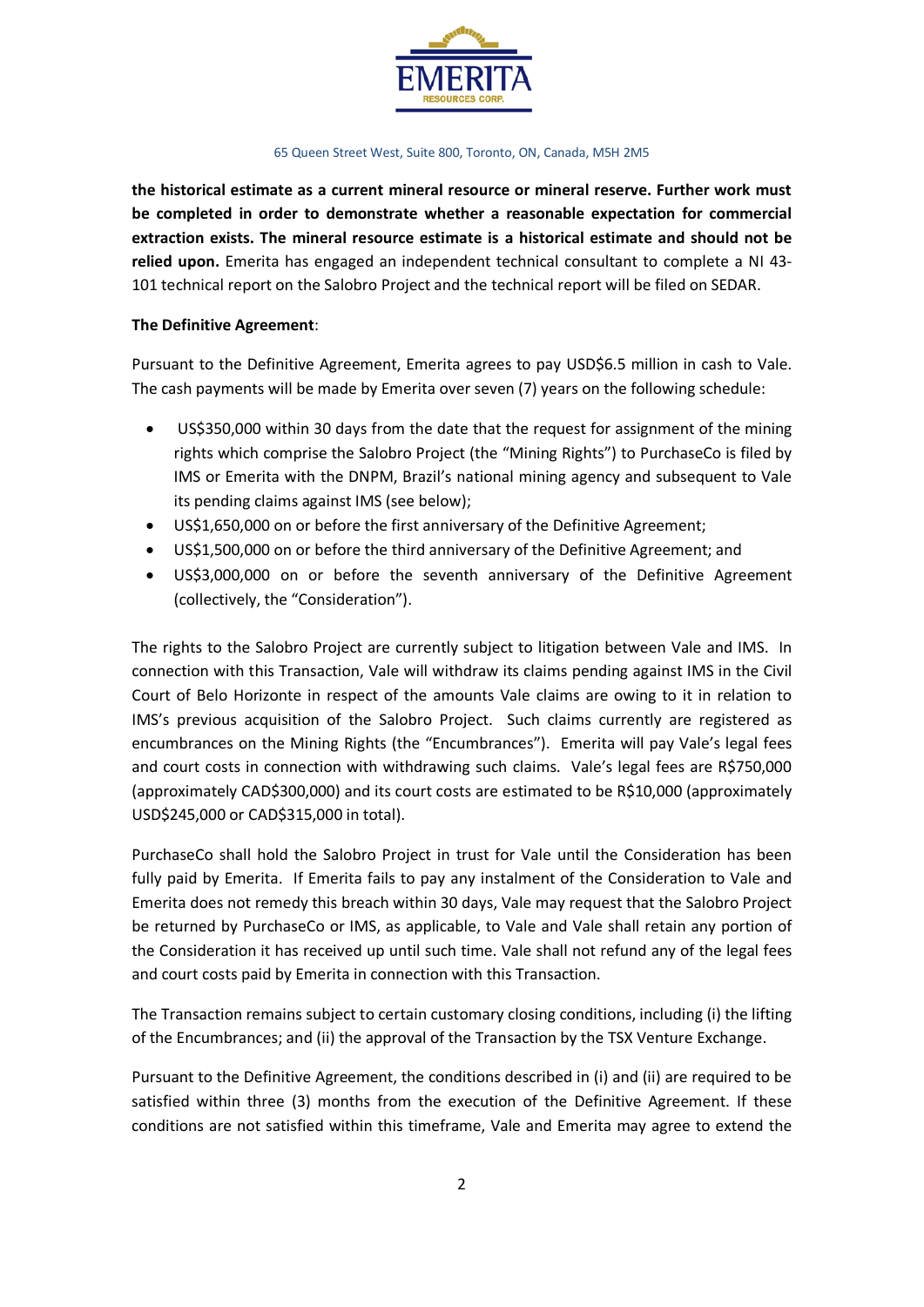

deadline for the satisfaction of these conditions or terminate the Definitive Agreement at no additional cost to either Vale or Emerita.

The acquisition of the Salobro Project is an arm's length transaction and Emerita is not paying any finder's fees in connection therewith.

# **The IMS Binding Letter of Intent:**

In connection with the parties entering into the Definitive Agreement, Emerita and IMS have entered into the binding LOI pursuant to which Emerita has agreed to incorporate and organize PurchaseCo. Emerita will own 75% of the voting securities of PurchaseCo and IMS will own 25% of the voting securities of PurchaseCo.

As consideration for IMS transferring the rights to the Salobro Project to PurchaseCo, Emerita shall issue 1,000,000 common shares in the capital of Emerita (the "Emerita Shares") to IMS or its nominee on the date the DNPM approves the transfer of the Mining Rights from IMS to PurchaseCo.

Emerita has the right to acquire IMS's 25% interest in PurchaseCo, up to 48 months from the date of Definitive Agreement execution, by paying CAD\$2,000,000 in cash to IMS or its nominee and issuing an additional 1,000,000 Emerita Shares to IMS or its nominee. Emerita and IMS expect to sign a definitive agreement within the next 90 days

All issuances of Emerita Shares will be subject to a statutory hold period and approval of the TSX Venture Exchange.

The Transaction is subject to the approval of the TSX Venture Exchange.

# **Management Commentary:**

David Gower, Chairman of Emerita, commented: "Emerita is excited to commence work on such an exciting zinc project. The Salobro deposit mineralization was delineated by the highly respected technical group of Vale and remains open for future expansion. The Project is located in an area with excellent infrastructure and a supportive environment for responsible mine development. Emerita has an exceptional technical team in Brazil and is ready to advance the project quickly."

Joaquin Merino, President and CEO of Emerita, stated: "This is an exceptional opportunity for Emerita given the successful drilling to date by the previous operators. Emerita also continues to be fully committed to acquiring the Aznalcóllar zinc project in Spain and with success, will have a very strong, advanced zinc project portfolio going forward."

# **Corporate Update:**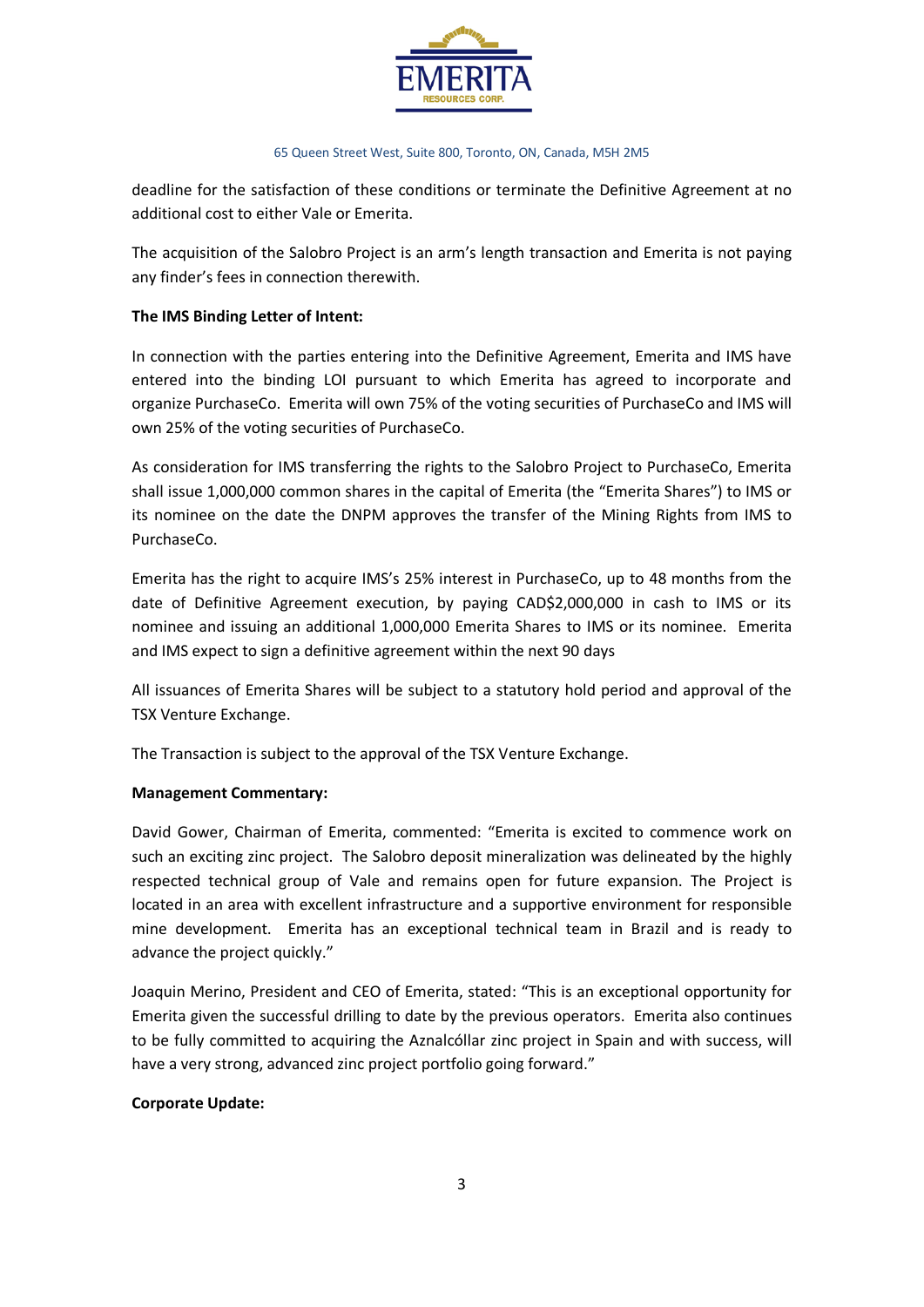

The Company also announces that the non-binding letter of intent with a large mining company regarding the proposed acquisition of the Masa Valverde Project by the Company has been terminated.



*FIGURE 1: Location of the Salobro Project*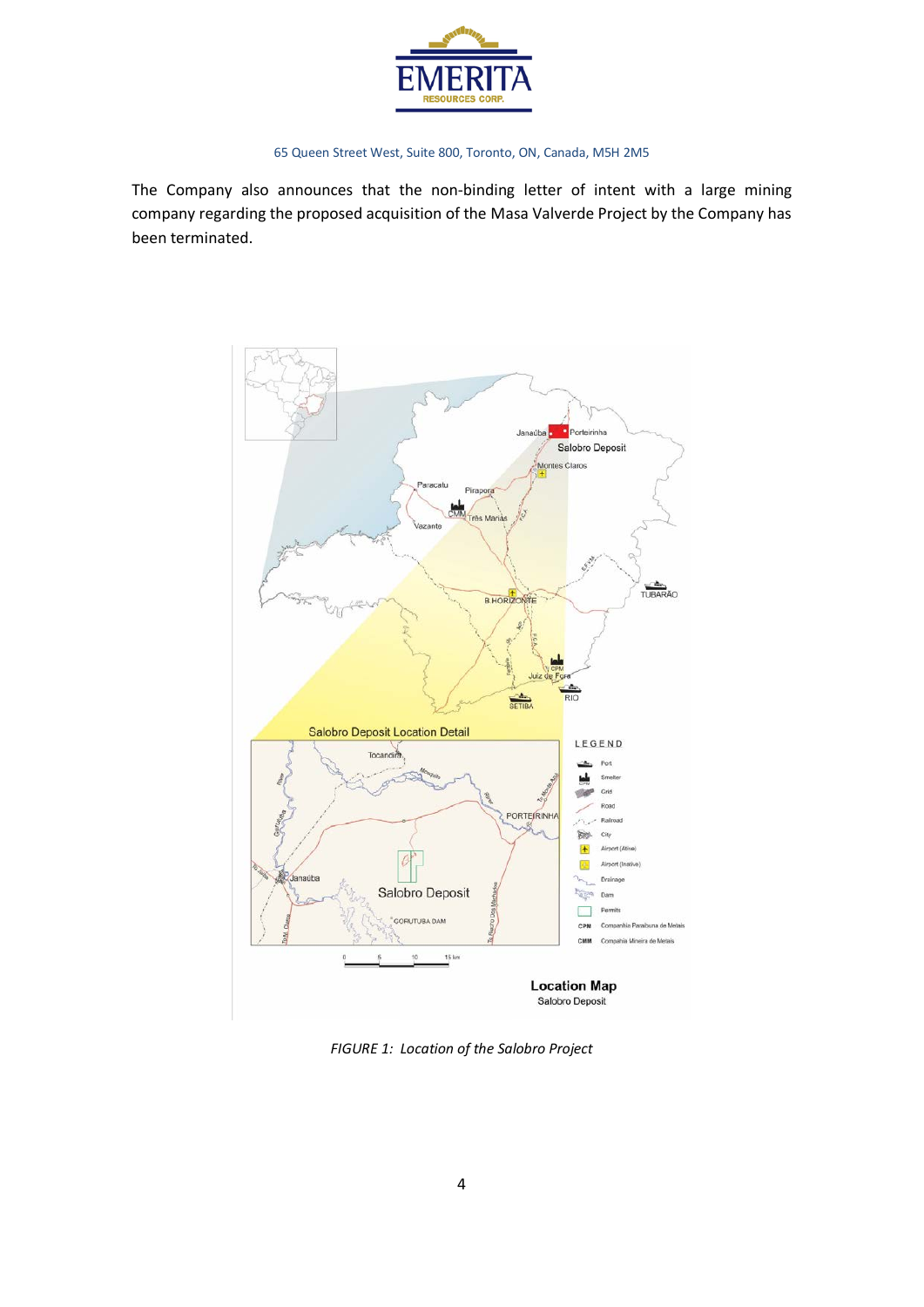

65 Queen Street West, Suite 800, Toronto, ON, Canada, M5H 2M5



*FIGURE 2: Section Orientation*

# **Qualified Person**

Dr. Fernando Tallarico, P.Geo., and Carlos Cravo Costa, P.Geo., are each a "qualified person" as such term is defined in NI 43-101 and have reviewed and approved the technical information related to the Salobro Project included in this press release and have approved its dissemination. Each of Dr. Tallarico and Mr. Costa are considered independent of Emerita.

# **About Emerita Resources Corp.**

Emerita is a natural resource company engaged in the acquisition, exploration and development of mineral properties in Europe, with a primary focus on exploring in Spain and Brazil. The Company's corporate office and technical team are based in Sevilla, Spain with an administrative office in Toronto, Canada.

For further information, contact:

Joaquin Merino +34 (628) 1754 66 (Spain)

Helia Bento +1 416 309 4293 (Toronto) [info@emeritaresources.com](mailto:info@emeritaresources.com)